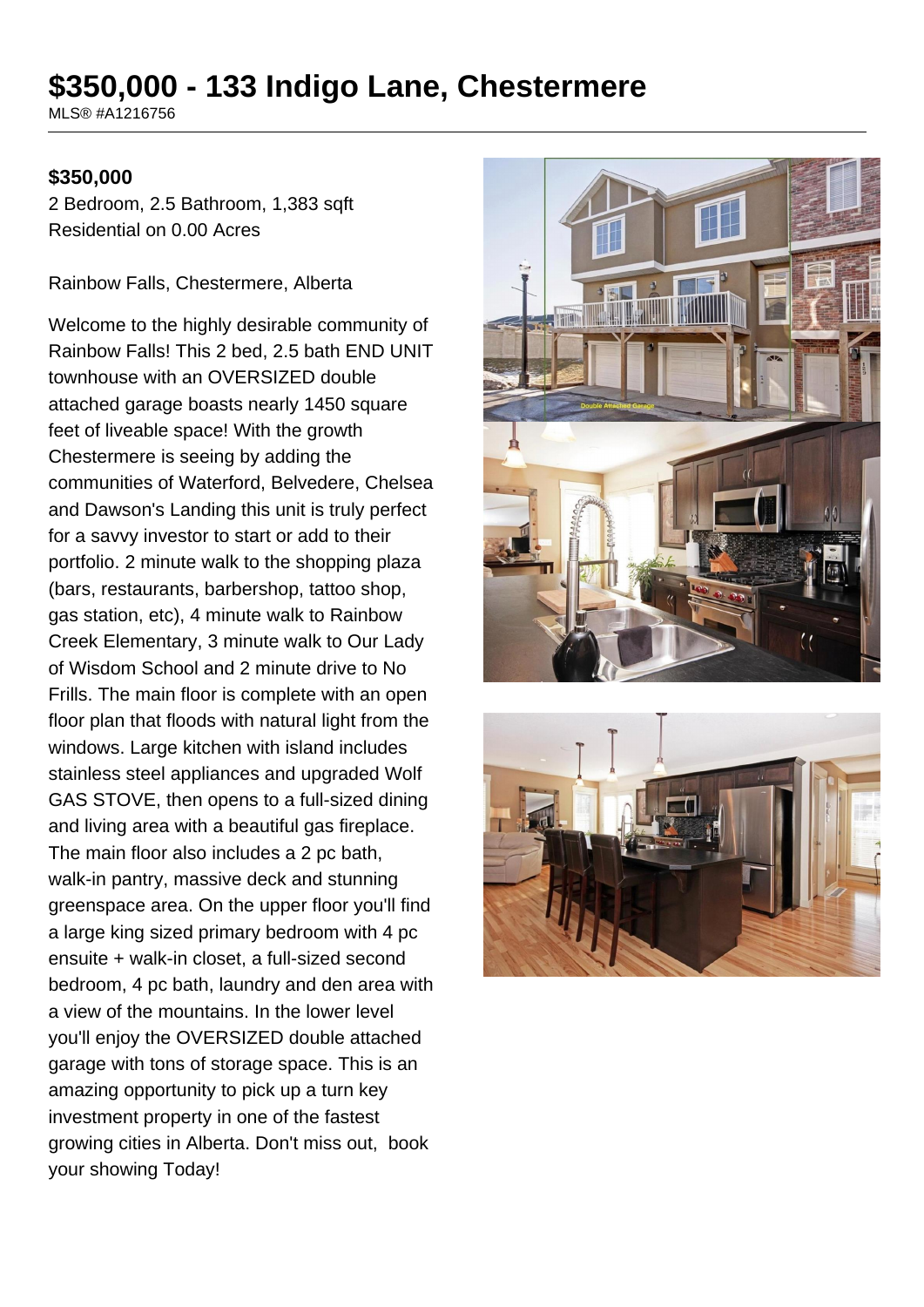Built in 2008

# **Essential Information**

| MLS® #                | A1216756      |
|-----------------------|---------------|
| Price                 | \$350,000     |
| Bedrooms              | 2             |
| Bathrooms             | 2.5           |
| <b>Full Baths</b>     | 2             |
| Half Baths            | 1             |
| <b>Square Footage</b> | 1,383         |
| <b>Year Built</b>     | 2008          |
| <b>Type</b>           | Residential   |
| Sub-Type              | Row/Townhouse |
| <b>Style</b>          | Townhouse     |
| <b>Status</b>         | Active        |
| Condo Fee             | 374           |
|                       |               |

Condo Fee IncludesCommon Area Maintenance, Insurance, Professional Management, Reserve Fund Contributions, Snow Removal

## **Community Information**

| <b>Address</b>     | 133 Indigo Lane      |
|--------------------|----------------------|
| Subdivision        | <b>Rainbow Falls</b> |
| City               | Chestermere          |
| Province           | Alberta              |
| <b>Postal Code</b> | <b>T1X 0E5</b>       |

# **Amenities**

| <b>Amenities</b>      | Visitor Parking, Park, Snow Removal |
|-----------------------|-------------------------------------|
| <b>Parking Spaces</b> | $\mathcal{P}$                       |
| Parking               | Double Garage Attached              |
| # of Garages          | 2                                   |

### **Interior**

| Goods Included | Kitchen Island, Pantry, Walk-In Closet(s)                                                                                                |
|----------------|------------------------------------------------------------------------------------------------------------------------------------------|
| Appliances     | Dishwasher, Dryer, Garage Control(s), Garburator, Gas Stove,<br>Microwave, Microwave Hood Fan, Refrigerator, Washer, Window<br>Coverings |
| Heating        | <b>Forced Air</b>                                                                                                                        |
| Cooling        | <b>None</b>                                                                                                                              |